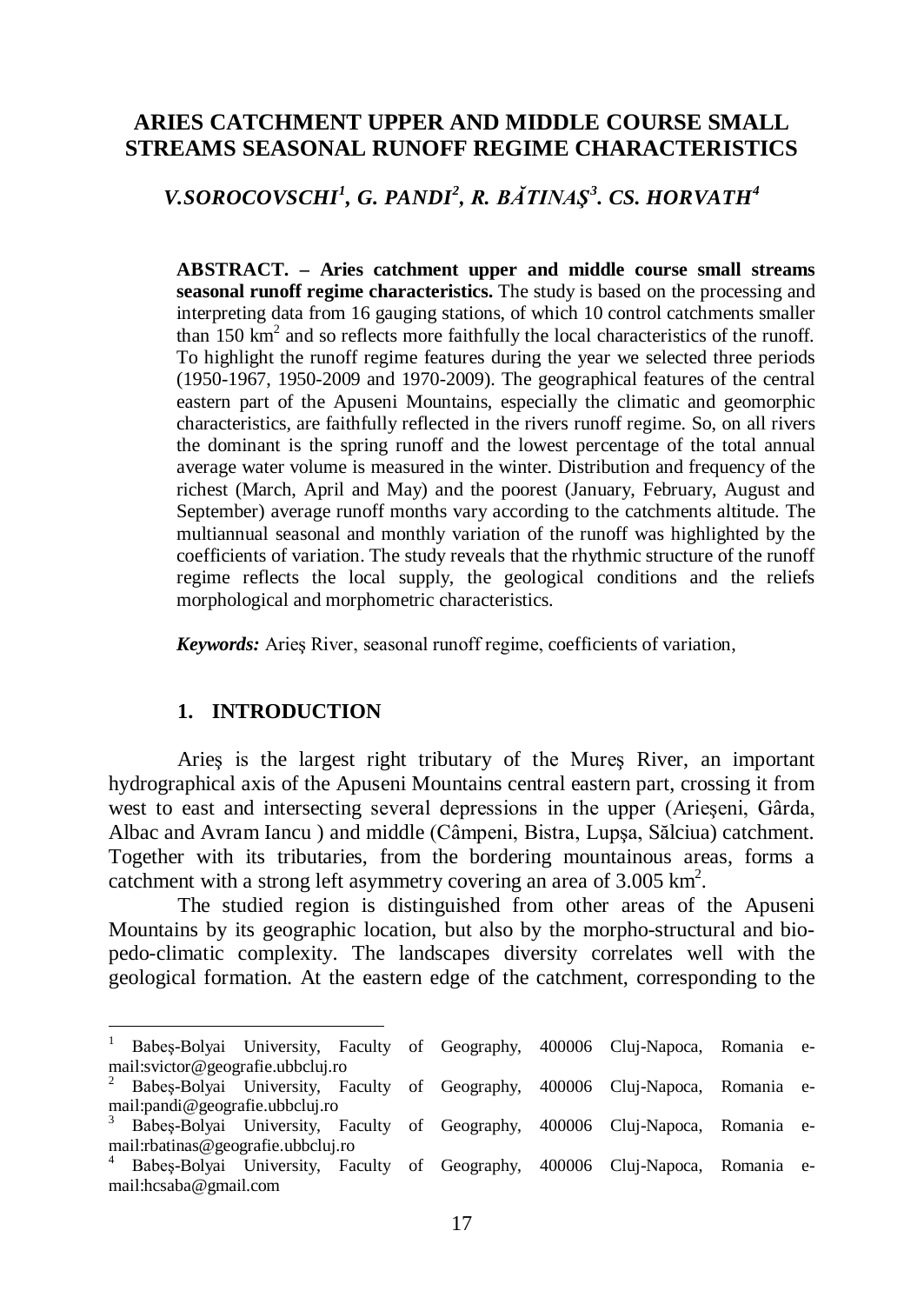Bihor Mountains, the altitude remains generally between 1500 and 1800 m, decreasing from north to south (below 1500 m on Mount Găina). In the Muntele Mare massif the landscape altitude is also high (1500-1800), decreasing generally from west to east. The mountain area, on the right of the Arieş River formed by the Metaliferi and Trascău Mountains, present much lower altitudes, which rarely exceed 1400 m.

The spatial position regarding the high Bihor Mountains and the landscape altitude defines the air circulation types and the distribution of the main climatic elements, which manifests itself in the characteristics of the landscape and the runoff regime, with obvious contrasts between the western and eastern slopes, which are in a "rain shadow".

The rich hydrographic network favored the landscape fragmentation. The presence of large intermountain depressions and river corridors, also the valleys and low saddles, reduce the massiveness of this mountain area and creates a remarkable diversity of climatic characteristics and runoff regime types. Thus, the annual amounts of precipitation are maintained between 1000 and 1400 mm on the higher altitudes (above 1300 m) of the Bihor and Muntele Mare Mountains (Bătinaş, 2010). To the east, the rainfall reduces to 850-600 mm together with the altitude decrease, the lower areas temperature inversions and the foehn processes.



**Fig.1.** *Seasonal runoff rates in the chosen study periods*

For the study we processed and interpreted data from 16 representative gauging stations of the region (Table 1), of which ten monitors runoff in river basins which are under  $150 \text{ km}^2$ . We chose three periods: one long (1950-2009) and two short (1950-1967 and 1970-2009). Analyzing the seasonal runoff percentage from the average annual volume on the three periods we observe that during the 1950-2009 period the winter runoff decreased, while the autumn runoff increased (Fig. 1). The spring runoff percentage values remained the highest through all the periods. In the summer runoff appear significant territorial differences, in the upper basin of Arieş the summer runoff values increased slightly in the 1950-2009 period while the Iara basin vary .

## **2. SEASONAL RUNOFF REGIME**

The seasonal variation of runoff is determined by the basic characteristics of the climatic elements and is one of the dominant features of the studied rivers.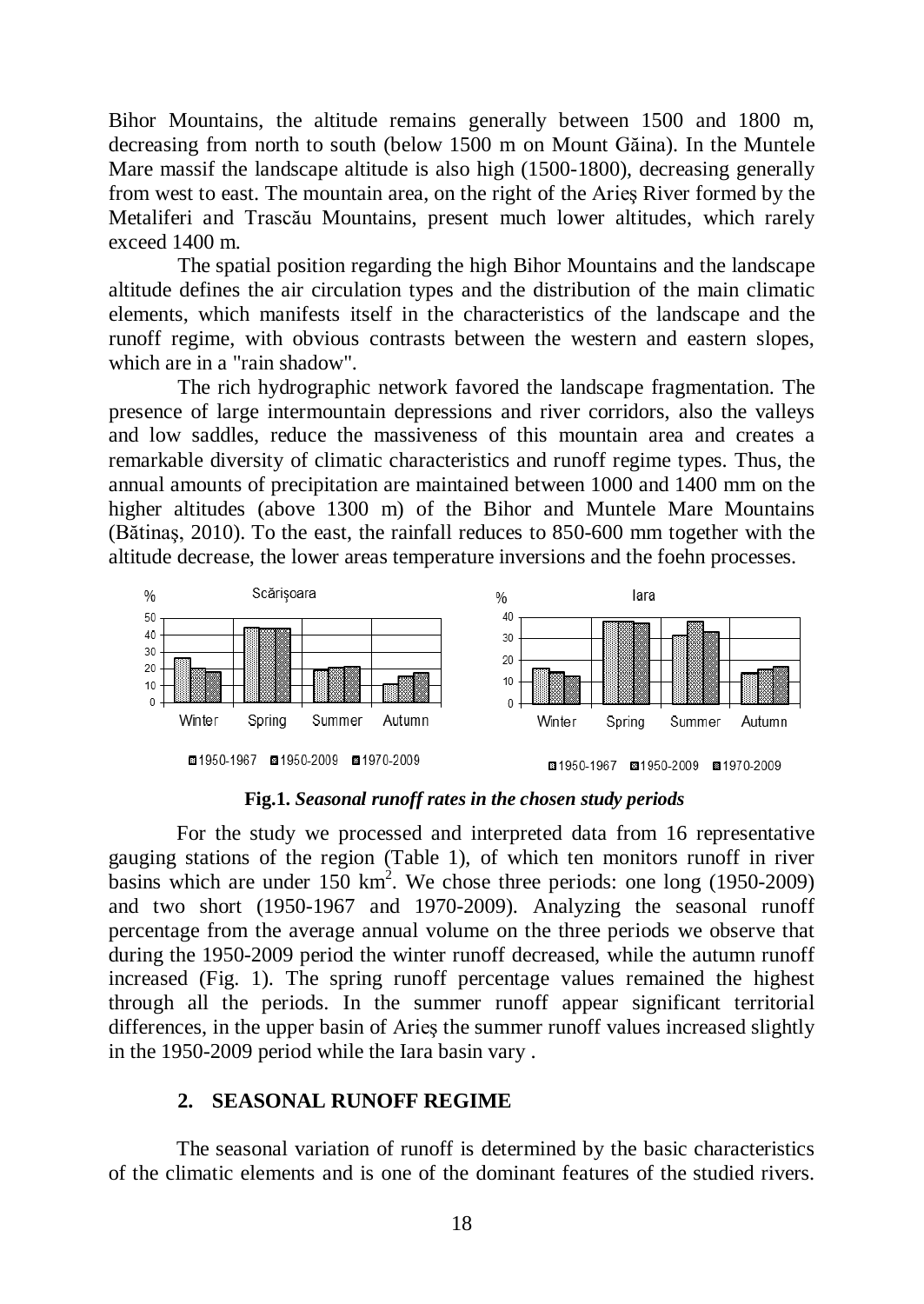On most rivers the dominant runoff is during spring and the lowest quantity of the average annual water volume is measured in autumn and winter (Table 1).

**2.1.Spatial and temporal variation of the seasonal runoff**

The gauging stations data analysis and the correlation between the values of the season runoff and the correspondent basin main elevation showed that the seasonal distribution of Aries River runoff is closely dependent on climatic conditions and the other physical and geographical factors influence has only a local character.

| $(1970 - 2009)$ |           |                          |        |        |        |  |  |
|-----------------|-----------|--------------------------|--------|--------|--------|--|--|
| Hydrometric     |           | Annual runoff percentage |        |        |        |  |  |
| station         | $(m^3/s)$ | Winter                   | Spring | Summer | Autumn |  |  |
| Scărișoara      | 5.728     | 17.9                     | 43.6   | 21.2   | 17.3   |  |  |
| Albac           | 7.928     | 18.4                     | 43.7   | 21.4   | 16.5   |  |  |
| Câmpeni         | 13.201    | 19.4                     | 44.1   | 20.6   | 15.8   |  |  |
| Baia de Aries   | 19.961    | 20.2                     | 42.6   | 21.6   | 15.6   |  |  |
| Buru            | 24.100    | 19.4                     | 43.0   | 22.2   | 15.5   |  |  |
| Albac           | 1.728     | 17.8                     | 42.7   | 23.7   | 15.8   |  |  |
| Vadu Moților    | 0.845     | 22.8                     | 45.4   | 15.7   | 16.0   |  |  |
| Ponorel         | 3.37      | 19.5                     | 44.2   | 19.8   | 16.4   |  |  |
| Abrud           | 1.405     | 21.9                     | 42.3   | 22.4   | 13.5   |  |  |
| Câmpeni         | 3.04      | 22.4                     | 42.7   | 21.1   | 13.9   |  |  |
| Bistra          | 1.89      | 14.3                     | 37.5   | 29.4   | 18.8   |  |  |
| Posaga          | 1.236     | 11                       | 38.9   | 32.3   | 17.9   |  |  |
| Ocolis          | 0.532     | 15.5                     | 34.9   | 33.2   | 16.3   |  |  |
| Budureasa       | 1.036     | 11                       | 38.9   | 32.3   | 17.9   |  |  |
| Valea Ierii     | 1.156     | 11.9                     | 34.8   | 34.2   | 19.1   |  |  |
| Iara            | 1.628     | 12.6                     | 36.9   | 33.3   | 17.1   |  |  |

|                 | Table 1. Seasonal runoff percentage values |  |  |  |  |
|-----------------|--------------------------------------------|--|--|--|--|
| $(1970 - 2009)$ |                                            |  |  |  |  |

In the *winter* (XII - II), the territorial distribution of the runoff is influenced largely by the amounts of precipitation (in smaller part liquid) and the thermal regime. The negative temperatures preserve the snow, froze the rivers and retain large amounts of the water circle. At the same time the western and south-western climate influences, manifested by periods with positive temperatures and liquid precipitations, are

significantly reduced than on the western slopes of the Apuseni Mountains. So the seasonal runoff regional differences are determined by the catchments altitude and their exposure to the air masses advection from the west and southwest. Thus, the lowest winter runoff (10-15% of the annual average) is recorded on the streams that drain the Muntele Mare area (Valea Mare, Poşaga, Ocoliş and Iara).

The average altitude of the mentioned river catchments are higher (between 1100 and 1900 m), which determines the high frequency of negative temperatures, and also reduces the supply possibilities of the rivers from snow melting. Intermediate values between 16 and 20% of the average annual volume are meet on streams in the upper catchment of the Aries River (except the Neagra stream).

The highest winter runoff (20-25% of the annual average) is recorded on the right tributaries of the Arieş River, which drains a mountain area with lower altitudes and with a more favorable exposure to the western air masses advection.

Following the winter runoff multiannual variation we observe that the highest values were registered in different years: in 1976/1977 on the Arieşul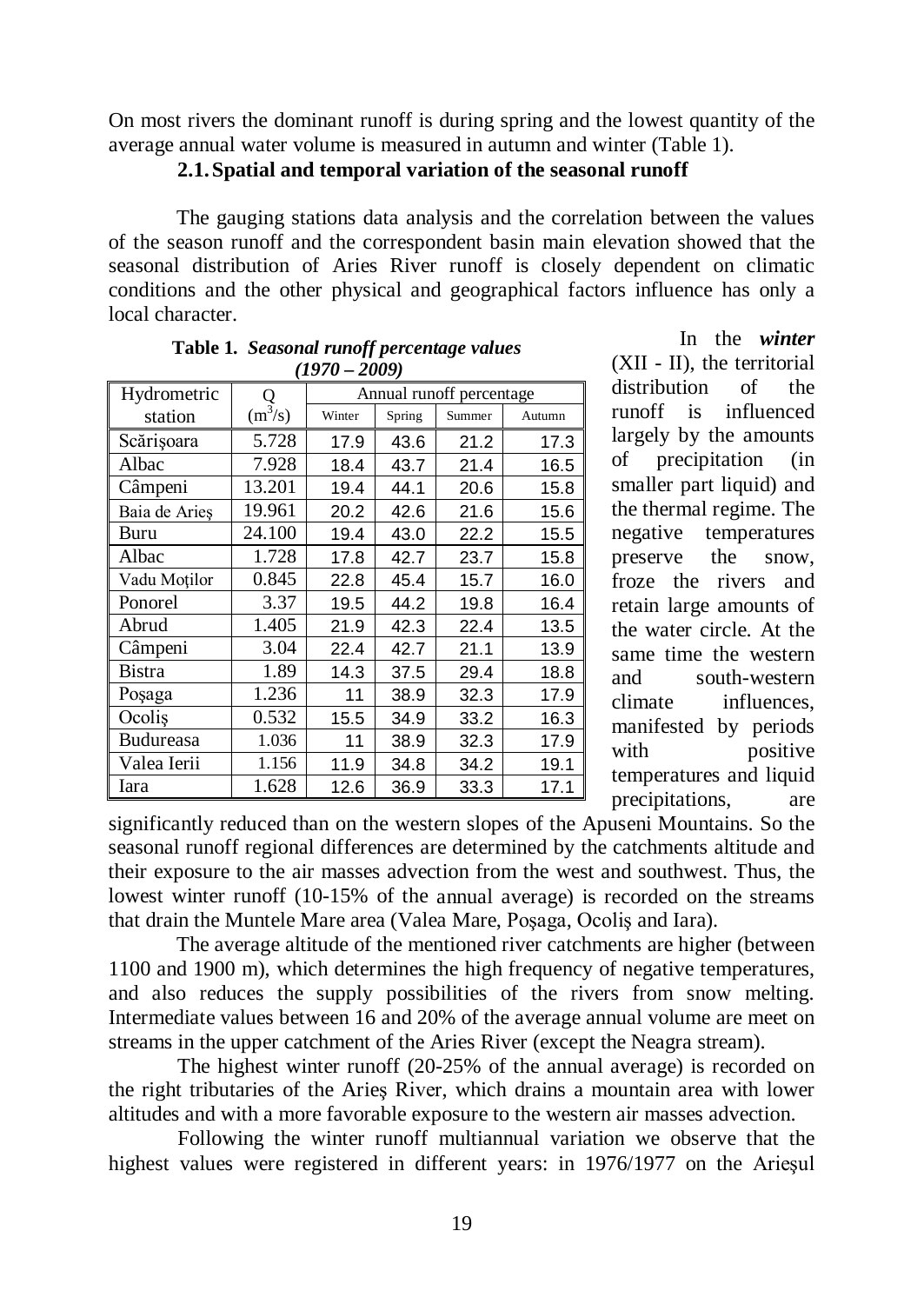



**Fig.2.** *Multiannual winter runoff variation at different gauging stations* 

Valea Mare and in the Iara River upper catchment, also in 1969/1870 and 1970/1971 in the middle and lower catchment (Fig. 2).

.The smallest runoff values were recorded in the winter of 1983/1984, characterized by a persistent anticyclonic regime with low temperatures and precipitations, which frost most of the water in rivers and retain it in solid form.

*Spring* (III - V) represents on all the rivers the season with the richest runoff, this is due to the snow melt, the relatively high amounts of precipitation, the low evapotranspiration values and the low infiltration in the saturated or partially frozen soil. Together with the airs positive temperature starts gradually the snow melting phenomenon which is reflected in the spring high waters. Depending on the rate of melting, the duration and intensity of precipitations, spring floods may occur, caused by melting snow, precipitations or overlaying's of the two phenomena.

In this season the average volume of runoff is high, accounting for 34.8% (Iara at Valea Ierii) and 45.4% (Neagra at Vadu Motilor) of the annual average volume. Spring runoff has a slight and relatively uniform increase vertically. The values are higher in the Aries upper basin (43-45%) and the Metaliferi and Trascău Mountains (42-43%). Nuances are dictated by differences in altitude and catchment exposure in the two regions.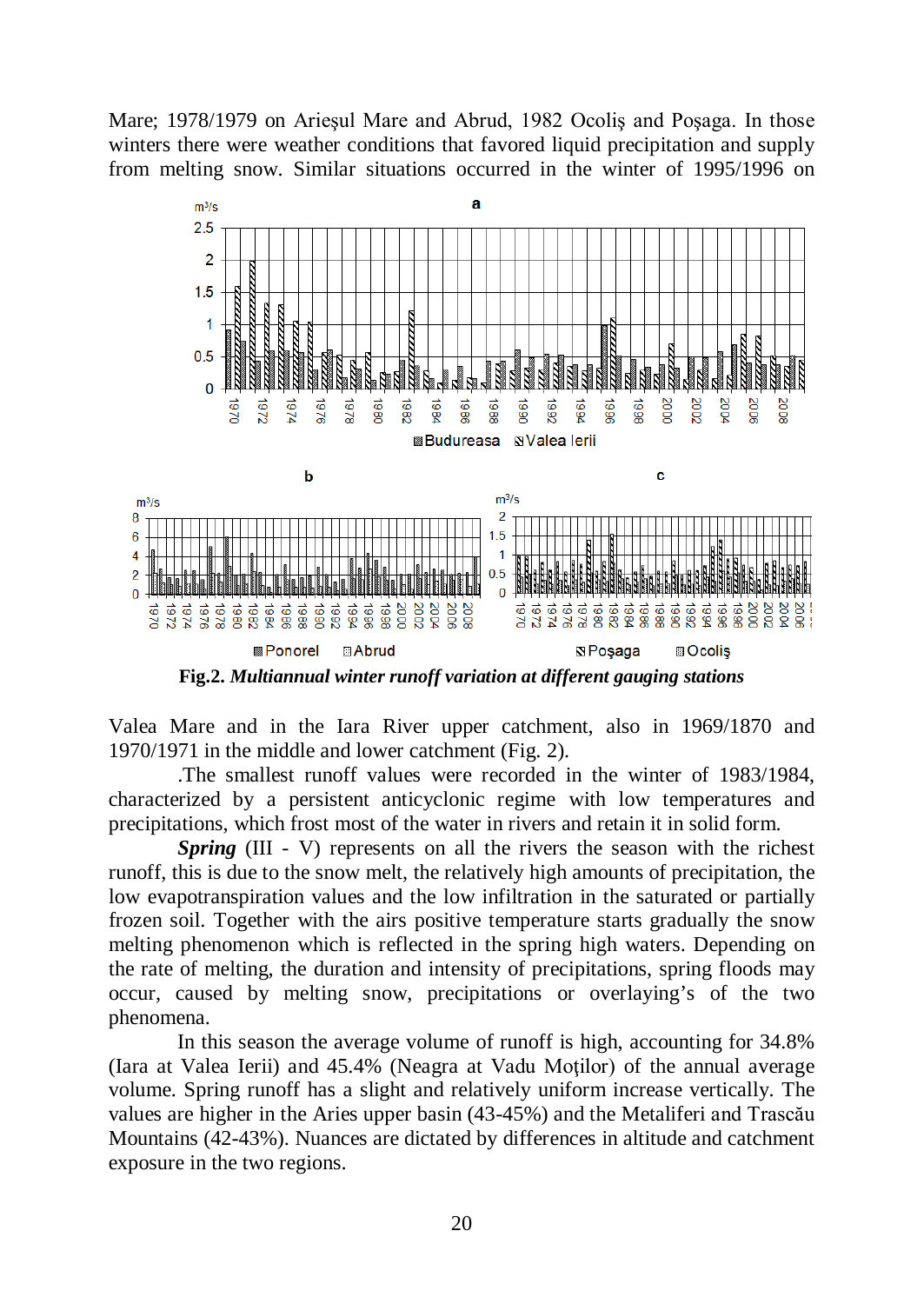Lowest values between 25 and 40% are recorded on Muntele Mare, where the katabatic circulations effects are felt.

On most rivers in the region the highest spring runoff occurred in 2006, except for those that drain Muntele Mare, where the spring maximum was recorded in different years: 2005 in Ocoliş and Poşaga, 1970 in the Iara basin.

In the mentioned years the long frontal rains with high enough intensity generated large quantities of water, which flowed at a rate of 80-85% due to the substrate high humidity.

The lowest values of the spring runoff occurred also in different years: 1973 in the upper basin of Aries, 1992 at Bistra and Poşaga, 2002 at Abrud and Ocoliş, 1979, 2003 and 1994 in the Iara basin.

*Summer* (VI - VIII) the precipitation decrease, the temperature rise and the vegetation development leads to increased evapotranspiration. This phenomenon, together with the increased infiltration is reflected in the significant decrease of runoff. At the low summer waters contribute also the reduced groundwater supply. Following heavy convective precipitations and rarely frontal rains, there are summer floods, which sometimes can reach very high amplitudes and produce flooding as in June 1970, June 1974, July 1980, etc..

| River      |                        |                 |         | Summer |      |                 |      | Autumn |      |
|------------|------------------------|-----------------|---------|--------|------|-----------------|------|--------|------|
|            | Hydrometric<br>station | Qv<br>$(m^3/s)$ | $C_{v}$ | Year   | Year | Qt<br>$(m^3/s)$ | Cv   | Year   | Year |
|            |                        |                 |         | Max.   | Min. |                 |      | Max.   | Min. |
| Ariesu Mic | Ponorel                | 2.664           | 0.54    | 1974   | 2003 | 2.212           | 0.53 | 2002   | 1983 |
| Albac      | Albac                  | 1.633           | 0.41    | 2006   | 1993 | 1.091           | 0.42 | 2002   | 1987 |
| Abrud      | Abrud                  | 1.255           | 0.58    | 1975   | 2000 | 0.759           | 0.62 | 1972   | 2000 |
| Abrud      | Câmpeni                | 2.560           | 0.59    | 1975   | 2000 | 1.682           | 0.67 | 1996   | 2000 |
| Valea Mare | <b>Bistra</b>          | 1.711           | 0.33    | 1980   | 1983 | 1.097           | 0.36 | 1998   | 1983 |
| Ocolis     | Ocolis                 | 0.747           | 0.57    | 2005   | 2000 | 0.347           | 0.38 | 1972   | 2000 |
| Posaga     | Posaga                 | 1.485           | 0.37    | 2005   | 2000 | 0.856           | 0.32 | 1972   | 2000 |
| Iara       | Budureasa              | 1.338           | 0.43    | 1973   | 1993 | 0.739           | 0.45 | 1972   | 1979 |
| Iara       | Valea Ierii            | 1.580           | 0.95    | 2005   | 1994 | 0.883           | 0.98 | 1972   | 2000 |
| Iara       | Iara                   | 2.170           | 0.98    | 2005   | 1994 | 1.116           | 0.81 | 1972   | 1983 |

**Table.2.** *Summer and autumn runoff data.*

Summer represents between 15.7% (Vadu Stone) and 34.2% (Budureasa) of the average annual flow. The smallest recorded summer runoff values are in Ariesul Mic Basin, between 15 and 20% of the average yearly volume. Compared to the previous season the runoff decrease is considerable (24-30%) and is explained by the relatively small quantities of precipitation and the fast depletion of snow reserves by the spring high waters. Somewhat higher summer runoff values are recorded at Abrud (between 21 and 15%) and at Valea Mare (between 26 and 30%), and the largest values between 31 and 35%, close to the spring runoff, are recorded in the Iara catchment (Table 2).

The lowest summer values occurred in 2000 and 1993 in the upper basin of Aries, 2000 at Abrud, 1993 and 1994 in the Iara catchment. In those summers there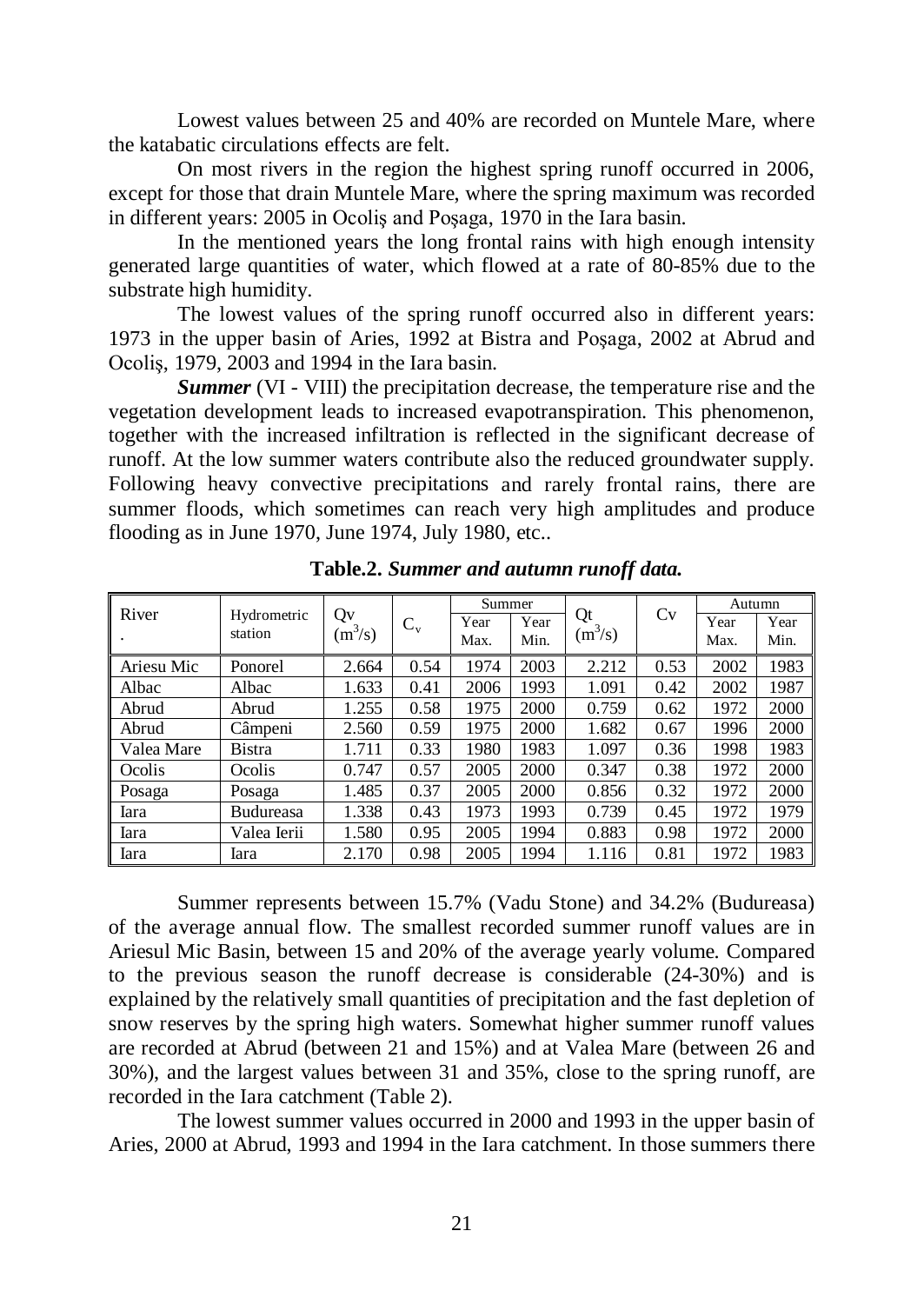were over 20 days without precipitation, causing many streams with small basin areas to drain.

In *autumn* (IX-XI), following the temperature the evaporation decreases, there are autumn precipitations but the underground reserves are exhausted so the infiltration is high. As a result at the beginning of this season the runoff regime registers the low autumn water period. Late autumn floods may occur caused by persistent rains.

Autumn is the season with the lowest contribution to the average annual volume (13.5% - 17.9%), although the amounts of precipitation are almost double than those in winter. In autumn the runoff distributions shows an obvious contrasts caused by the spatial variety of climatic conditions. Thus, the autumn runoff values remain between 13 and 16.5% in the Abrud lower catchment and Aries upper basin, also at 16.5 and 18% on the Muntele Mare streams. On most rivers the highest autumn runoff occurred in 1972 and lowest in 1983 and 2000 (Table 2).

Seasonal runoff distribution types were determined by sequencing seasons in decreasing order of their annual flow contribution, not taking into account the spring which annual runoff is predominant in all the rivers of the studied region. Using this criterion we found that in most rivers the dominant type is S.W.A. (Summer-Winter-Autumn). In case of these rivers the highest seasonal runoff after spring occurs in summer and lowest in autumn. Type W.S.A. is only specific to a small area corresponding to the Neagra and Abrud river catchments. There is also a subtype of transition between the two mentioned runoff regime types it is characteristic to Arieşului Mic and Abrud rivers upper basin, here the summer runoff slightly exceeds that of winter, with 0.3 to 0.5%.

### **2.2. Seasonal runoff trends and oscillations**

The runoff's Time variation can be revealed by calculating the data coefficient of variation. By analyzing the seasonal variation coefficient we found that the highest values correspond to the autumn (0.36 to 0.62) and summer (0.37 to 0.98) seasons (Fig. 3). The lower spring and winter values of the coefficient reflect a more uniform character of the runoff distribution (Fig. 3).



**Fig.3.** *Seasonal variation coefficients at the studied gauging stations.*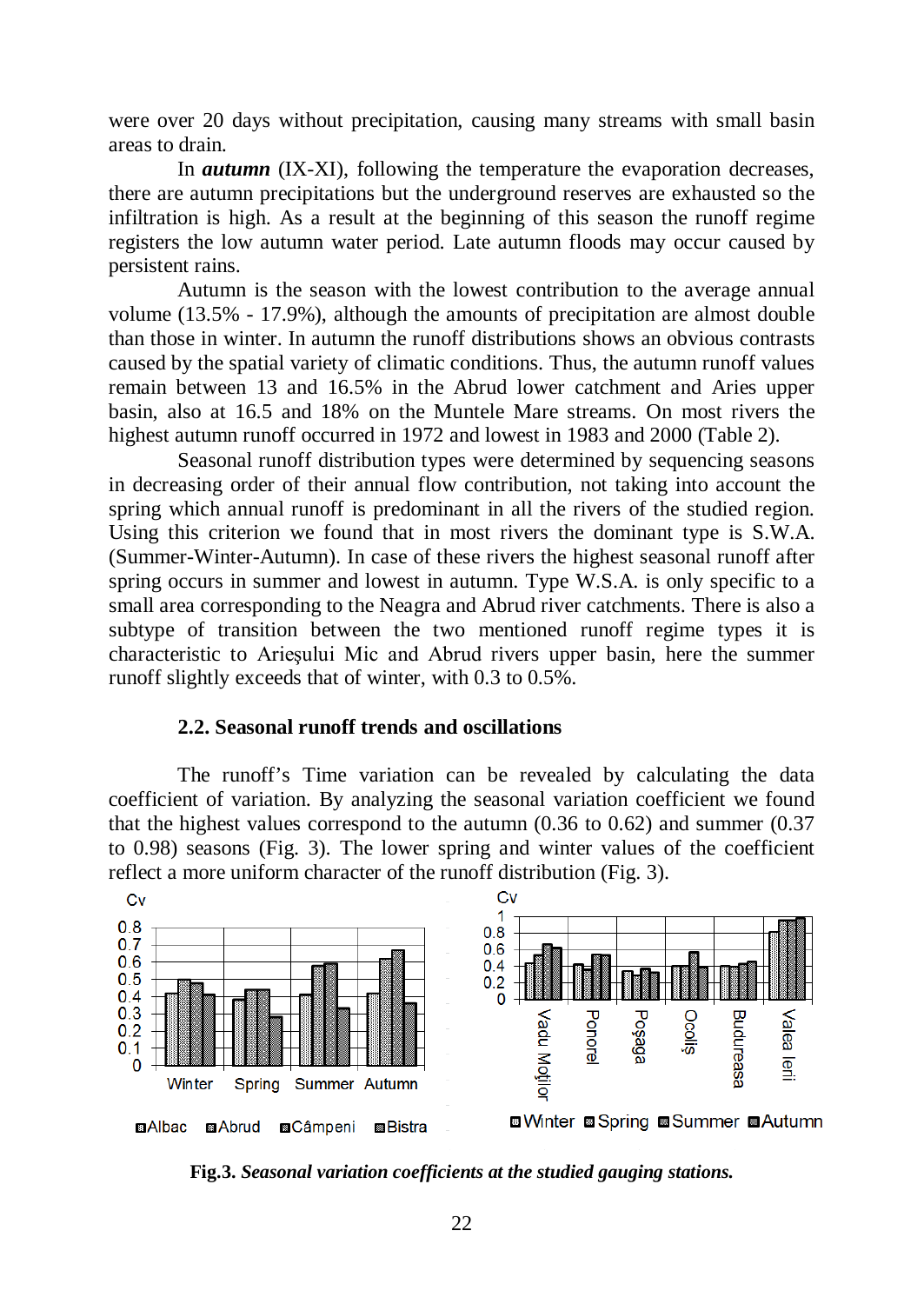Instead in the summer and autumn, the coefficients of variation are highest and the regional differences are more pronounced. Thus appear quite obvious contrasts between the rivers of the western, southern and eastern slopes of the Muntele Mare Mountains (Bistra, Ocoliş, Poşaga and Iara) and those in the upper basin of the Aries River (Arieşul Mare and Arieşul Mic). An intermediate situation appears in the rivers that drain the Metaliferi and Trascău Mountains. In the study period, between 1970 and 2009, there were various trend directions in the runoff caused by natural and anthropogenic factors.





In winter, in the Ariesul Mic, Ocoliş and Abrud catchments there is a slight downward trend and on the Arieşul Mare and Valea Mare a moderate growth trend of the runoff. Stationary evolution was revealed at Poşaga and Iara upper basin.

| River           | Hydrometric station              | winter | Spring    | Summer          | Autumn |  |
|-----------------|----------------------------------|--------|-----------|-----------------|--------|--|
| Ariesu Mic      | Ponorel                          | Ds     | St        | Da              | Is     |  |
| Albac           | Albac                            | Is     | St        | Ds              | St     |  |
| Abrud           | Abrud                            | Ds     | Is        | Ds              | St     |  |
| Abrud           | Câmpeni                          | St     | Is        | Ds              | St     |  |
| Valea Mare      | Bistra                           | Is     | Is        | St              | Is     |  |
| Ocolis          | Ocolis                           | Ds     | St        | St              | Du     |  |
| Posaga          | Posaga                           | St     | Is        | St              | St     |  |
| Iara            | <b>Budureasa</b>                 | St     | <b>Ds</b> | <b>Ds</b>       | St     |  |
| Iara            | Valea Ierii                      | Da     | Da        | Da              | Da     |  |
| St-stationary   |                                  |        |           |                 |        |  |
| <i>Increase</i> | $Is - small$<br>Ia - accentuated |        |           | $Ds$ - small    |        |  |
|                 |                                  |        | Decrease  | Da- accentuated |        |  |

|  | Table 3. Seasonal runoff trends |  |  |
|--|---------------------------------|--|--|
|--|---------------------------------|--|--|

Spring trend show's a slight increase on Poşaga, Bistra and Abrud and on the other rivers remained stationary (Table 3). Summertime, the runoff evolution in the analyzed period was stationary on Bistra, Ocoliş and Poşaga (Fig. 4.) and showed a moderate decrease at Albac, Abrud, upper Iara chatchment and an accentuated decrease on the Ariesul Mic.